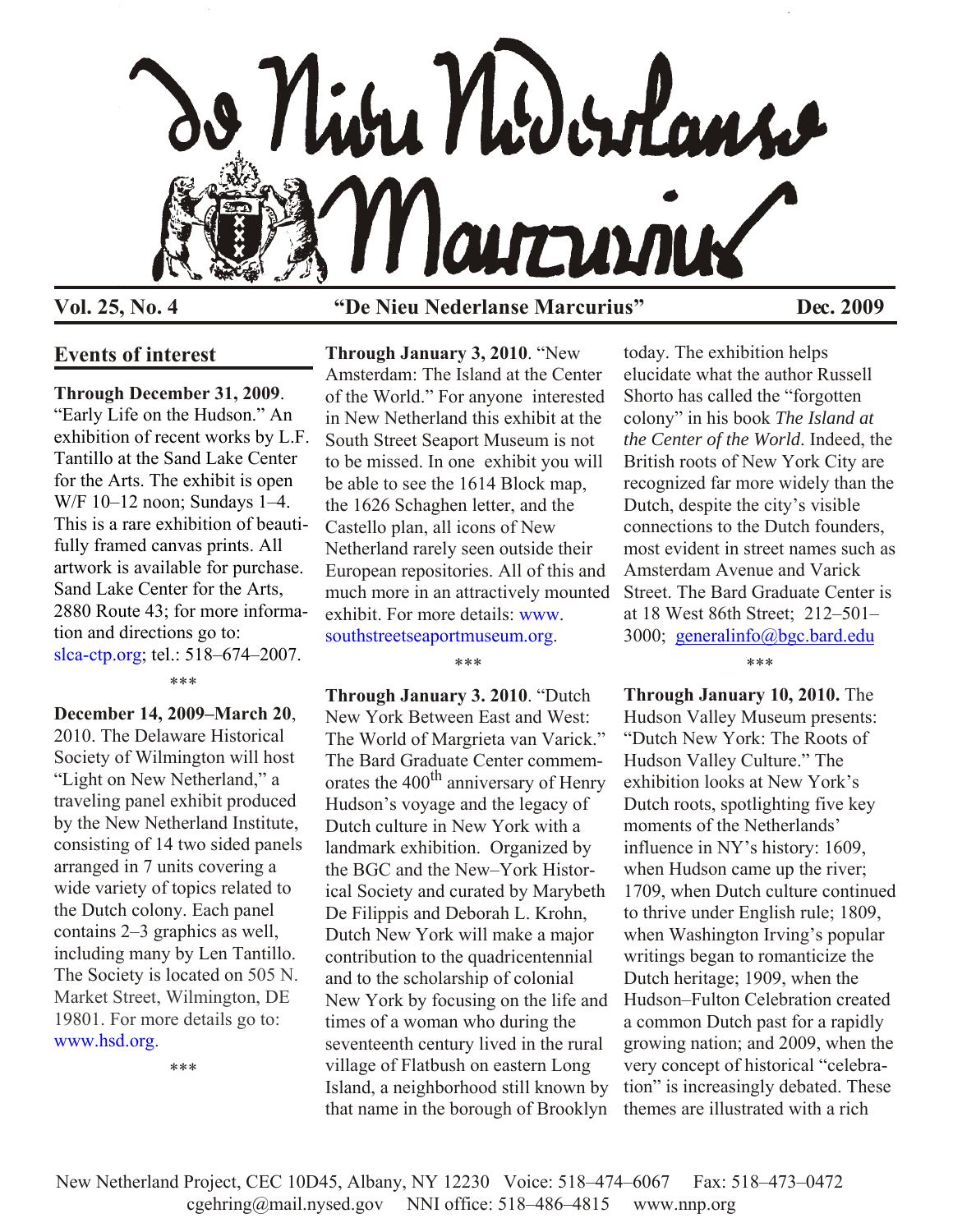## **De Nieu Nederlanse Marcurius 2**

assemblage of paintings, prints, photographs, furniture, maps, decorative arts, and ephemera from the Museum and other collections, including the Smithsonian, the Brooklyn Museum, and the National Gallery of Art. The Museum is located at 511 Warburton Avenue, Yonkers, NY 10701, 914-963-4550, www.hrm.org.

\*\*\*

**Through March 7, 2010**. "1609" at history of New Netherland, but Exhibition Hall in the New York State Museum. Two worlds collided in 1609 when Henry Hudson and the Dutch sailed up the "great river" and met the native people of New York. This exhibition introduces visitors to information about Henry Hudson, native people of New York, and the Dutch period in New York state by dispelling some commonly held myths and showing the legacy these groups left to the residents of the state and the nation. This exhibition was organized by the New York State Museum, New York State Archives, and New York State Library. For the online feature created for this exhibition go to[: www.nysm.nysed.gov/1609.](htttp://www.nysm.nysed.gov/1609)

### **Publications**

*Cookies, Coleslaw, and Stoeps, the Influence of Dutch on the North American Languages* by Nicoline van der Sijs is the perfect Christmas gift for the linguist in your family. It is a treasure chest of words and expressions, surviving from the settlers of New Netherland. If you still use the term "winkelhawk" as a corner tear in cloth and/or "dobber" as the float on a fishing line, or are

curious about the etymology of "coleslaw" or "cookie," this is the book for you. Published this year by Amsterdam University Press, it is available at Amazon for \$29.25. Remember to access Amazon through our website by clicking on books and more on the homepage.

**\*\*\***

For those of you familiar with Jaap Jacobs's *magnum opus* on the troubled by the price, there is good news. Cornell University Press has published a shortened version in a very well-organized format; best of all it is in paperback and affordable at \$19.40 through Amazon. The 332 page book is entitled, *The Colony of New Netherland: A Dutch Settlement in Seventeenth-Century America.* ISBN 978-0-8014-7516-0.

\*\*\*

Looking for an exciting book for your Dutch-reading teenager? Sandy Jansen has just written one called *De laatste dagen van Nieuw-Amsterdam*. The 304 page youth novel concerns the trials and tribulations of four Brabant teenagers who are transported back in time to the final days of the Dutch colony. For more information go to: www.sandyjansen.nl.

\*\*\*

If you have a heavily reinforced coffee table you might want to consider displaying the catalogues for the two exhibits about to expire on 3 January: *New York, New Amsterdam. The Dutch Origins of Manhattan* edited by Martine Gosselink (available at the South Street Seaport Museum's gift shop);

and, *Dutch New York Between East & West. The World of Margrieta van Varick* edited by Deborah Krohn and Peter Miller (available at Amazon).

#### **News**

### **New York Dutch Period Room opened at the Met**

The period rooms in the Met's American Wing —reopened by Michelle Obama on May 18<sup>th</sup> provide an overview of American domestic architecture and interior design over three centuries. This week, a New York Dutch Room was added to the collection. The eighteenth-century house was built by Daniel Peter Winne (1720– 1800) in present-day Bethlehem, outside of Albany. Daniel Peter Winne was a fourth generation descendant of Pieter Winne, also known as Pieter the Fleming, from Ghent, who arrived in the early 1650s. In 1653 he married Tanneke Adams. Daniel Peter's home was part of the last generation of houses built in the tradition of the New York Dutch. The exhibit features an original painting by artist Len Tantillo of what the Daniel Peter Winne house might have looked like in 1751. The painting can be seen at: [www.lftantillo.com](http://www.lftantillo.com/Artwork%20pages/winne_house.htm)

### **NNI News**

Our third Quinn Fellow Virginie Adane, a Ph.D. candidate at the École des Hautes Études en Sciences Sociales (EHESS) in Paris, France spent the 2008-2009 Academic year at NYU as a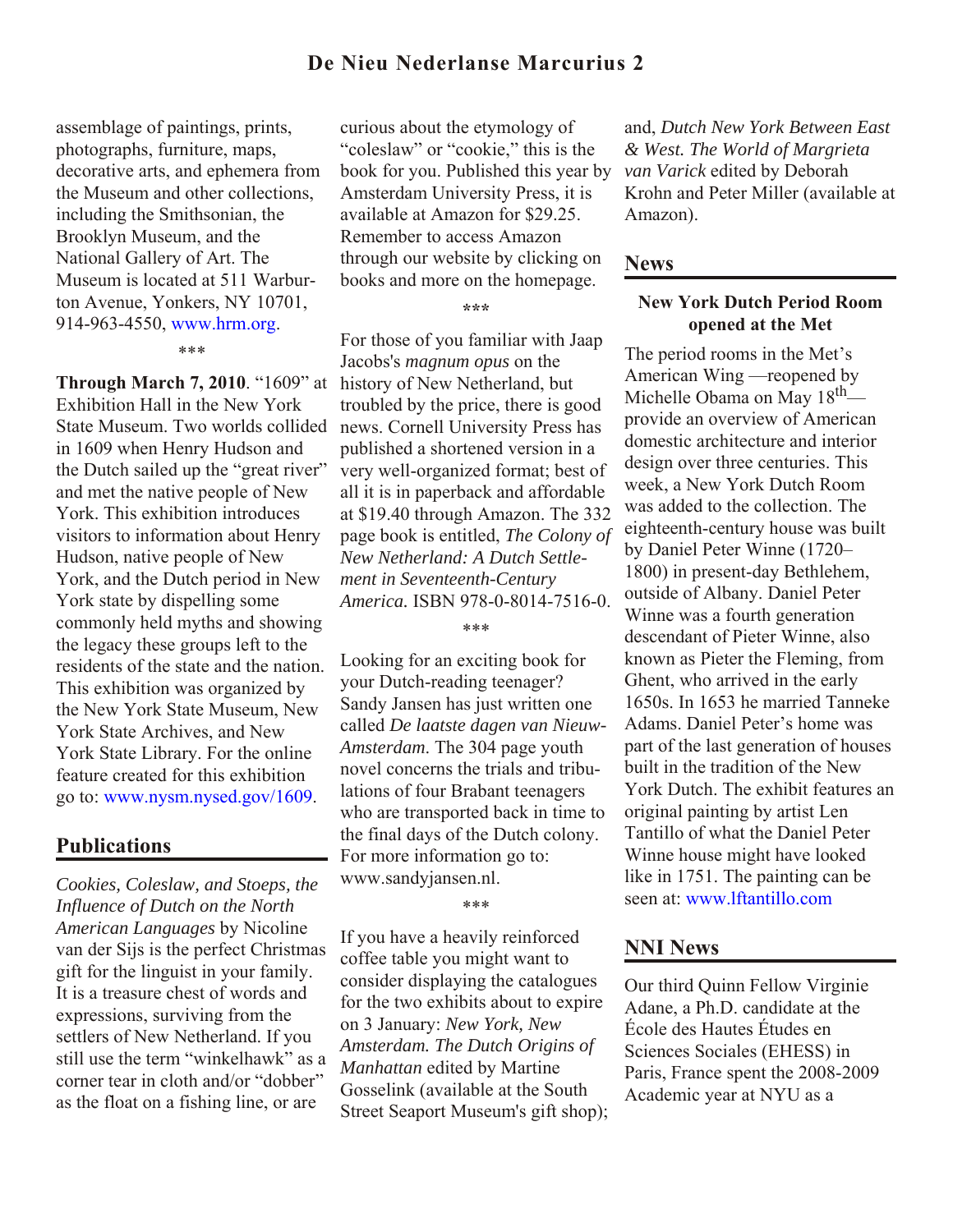## **De Nieu Nederlanse Marcurius 3**

Fulbright and Georges Lurcy Fellow and is spending the fall of 2009 at the New Netherland Institute in Albany. Her dissertation "Women in a multicultural colonial society - New Netherland, New York (ca.1630–ca.1730) is focused on the role and place of women in the colony of New Netherland, then New York, over the first century of its existence. By working with court, church, and private papers, she hopes to confront the actual social practices and interactions between men and women to the evolution of law in the colonial society. In her studies as she explores the status and evolution of women's role in the colonial society she is finding that it was much more similar to that in other colonies than has been previously assumed. She wants to look at all women in society –Dutch and other European women–on the streets of New Amsterdam. She hopes to complete her dissertation by 2011.

 Born in Paris, Virginie completed her undergraduate work in Lyon at the Ecole Normal Suprieure and holds both an undergraduate and Master's degrees with a history and geography major. Her interest in American history focused on the image of Indians in Paris and the image of America in France in the 19<sup>th</sup> century. She studied the 1845 exhibit in Paris of George Catlin's Indian Gallery and examined the archival documents to determine how people felt about the exhibit and the Indians depicted. She changed direction and began to pursue an interest in colonial America and was surprised to find that many professors knew about

colonial America in general but that there was so little available about New York in that period. Her professor's explanation – people don't read Dutch– so, she decided to study the Dutch language which she began at the L'Institut Néerlandais in Paris and at Columbia University where she studied early modern Dutch from Van der Donck to Jacob Cats. In addition to Dutch she speaks French, English and has a reading knowledge of German.

 Virginie enjoys the cinema, exploring neighborhoods, and spending time with real Americans. Once she completes her PhD work she hopes to find a job either in France or the United States.

#### \*\*\*

Two Quinn Library Research Residencies for 2009–10 have been awarded: one to Andre Mosterman and the other to Kim Todt. Applications for the 2010 Quinn Research Residency Award must be postmarked by January 29, 2010. The Quinn Archives Research Resident for 2009–10, Stephen T. Staggs, gave a talk on October  $9<sup>th</sup>$ to Library and Archives staff based on his research on Dutch/Indian relations. Applications for the 2010 Archives Research Residency Award must be postmarked by January 15, 2010 and will only be accepted by regular U.S. Mail. The awards are \$2,500 each and the Library and Archives share the cost 50/50 with NNI. The Quinn Foundation contributed \$10,000 in 2009 to continue the Fellowship and Research Residency Award program. Information on the Quinn recipients, their research topics, and

links to 2010 applications can be [found at: www.nnp.org/nni/](http://www.nnp.org/nni/Research%20&%20Education/quinn.html) Research & Education/ quinn.html.

## \*\*\* **Kenney Award**

Professor C. Carl Pegels, Professor Emeritus of the University of Buffalo, received the 2009 Kenney Award at the New Netherland Dinner on October 3, 2009. Nominations for the 2010 award are due February 1, 2010. Mr. Michael T. Brockbank, executor of Mrs. Kenney's estate, will continue to fund the Award. Furthermore, as of 2010 the Award will be increased to \$1,000. Website information has been updated: www.nnp.org/nni/ Awards/ kenney.html.

### \*\*\*

#### **Hendricks Award**

Dr. Andrew Hendricks has generously increased the award to \$5,000 beginning with the 2009. Each winner will receive a Tantillo print with a brass plate indicating the year the person won the award. The print will be of a recent painting of Fort Orange, which Tantillo did for Governor Paterson as New York's gift to the Prince of Orange. Submissions for the 2010 award are due March 15, 2010. Information can be found at [www.nnp.org/nni/awards/hend](http://www.nnp.org/nni/awards/hendricks.html)ricks.html.

\*\*\*

For those required to take a RMD or distribution from their IRA, this is the last year that the IRS will allow gifts of up to \$100,000 to be made to the NNI or other qualifying